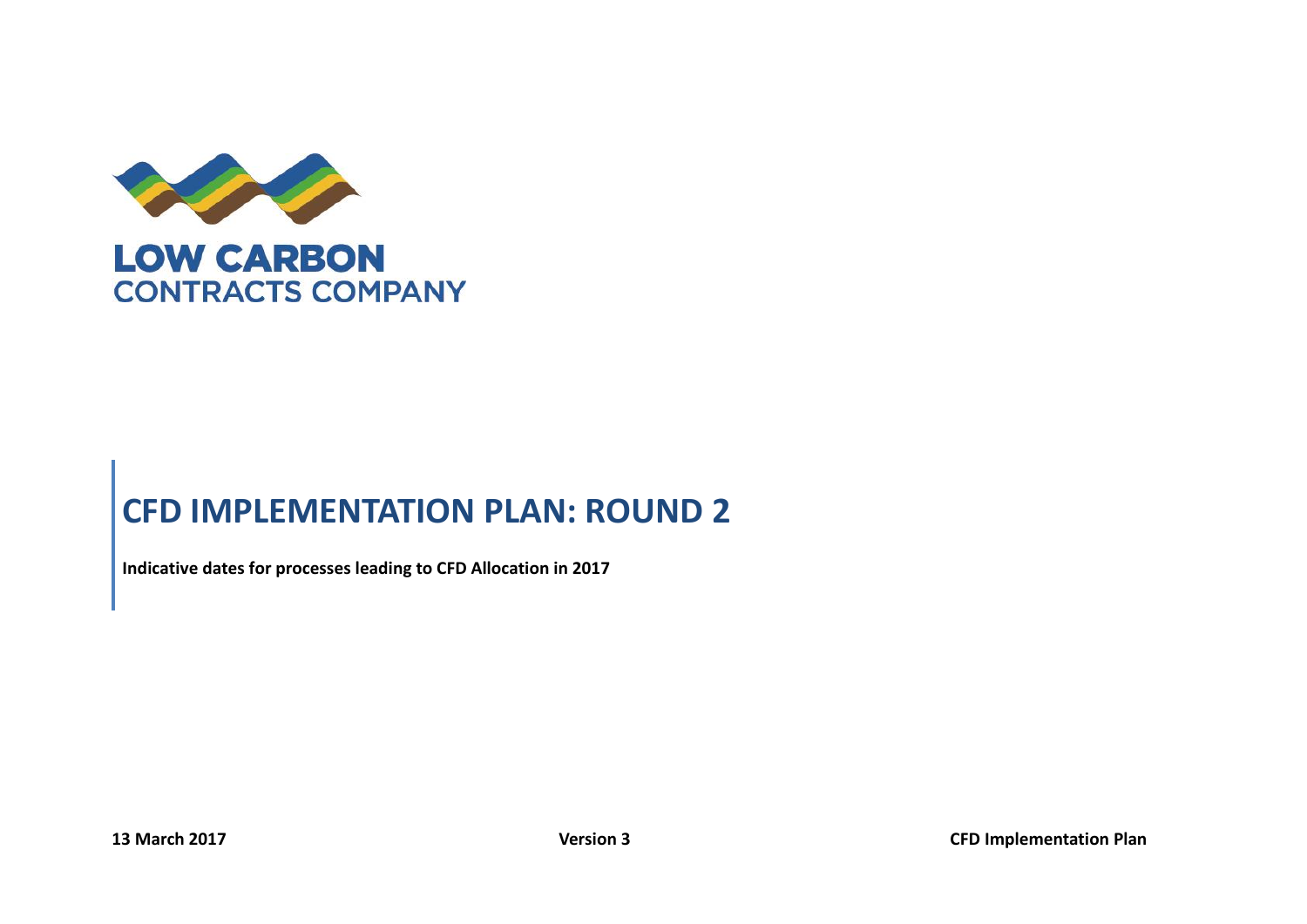

#### **Contents**

## <span id="page-1-0"></span>**1. Purpose of the Contracts for Difference (CFD) Implementation Plan**

This document sets out the indicative timelines for the processes leading to the 2<sup>nd</sup> CFD Allocation Round announced on 9 November 2016, by the Department for Business, Energy and Industrial Strategy (BEIS)<sup>1</sup>. The dates in this Implementation Plan are underpinned by the date of the BEIS Allocation Round Notice (milestone 8). Should there be any changes to the date of publication of this Notice, then there will be consequential impacts on the rest of the dates in the plan.

### <span id="page-1-1"></span>**1.1 CFD Implementation Plan – scenario 1**

The following table from page 2 onwards depicts the longest route through the CFD Allocation process, assuming both non - qualification reviews and qualification appeals are triggered. Alternative scenarios are shown in section 1.2.

**1**

**<sup>1</sup>** <https://www.gov.uk/government/publications/contracts-for-difference/contract-for-difference>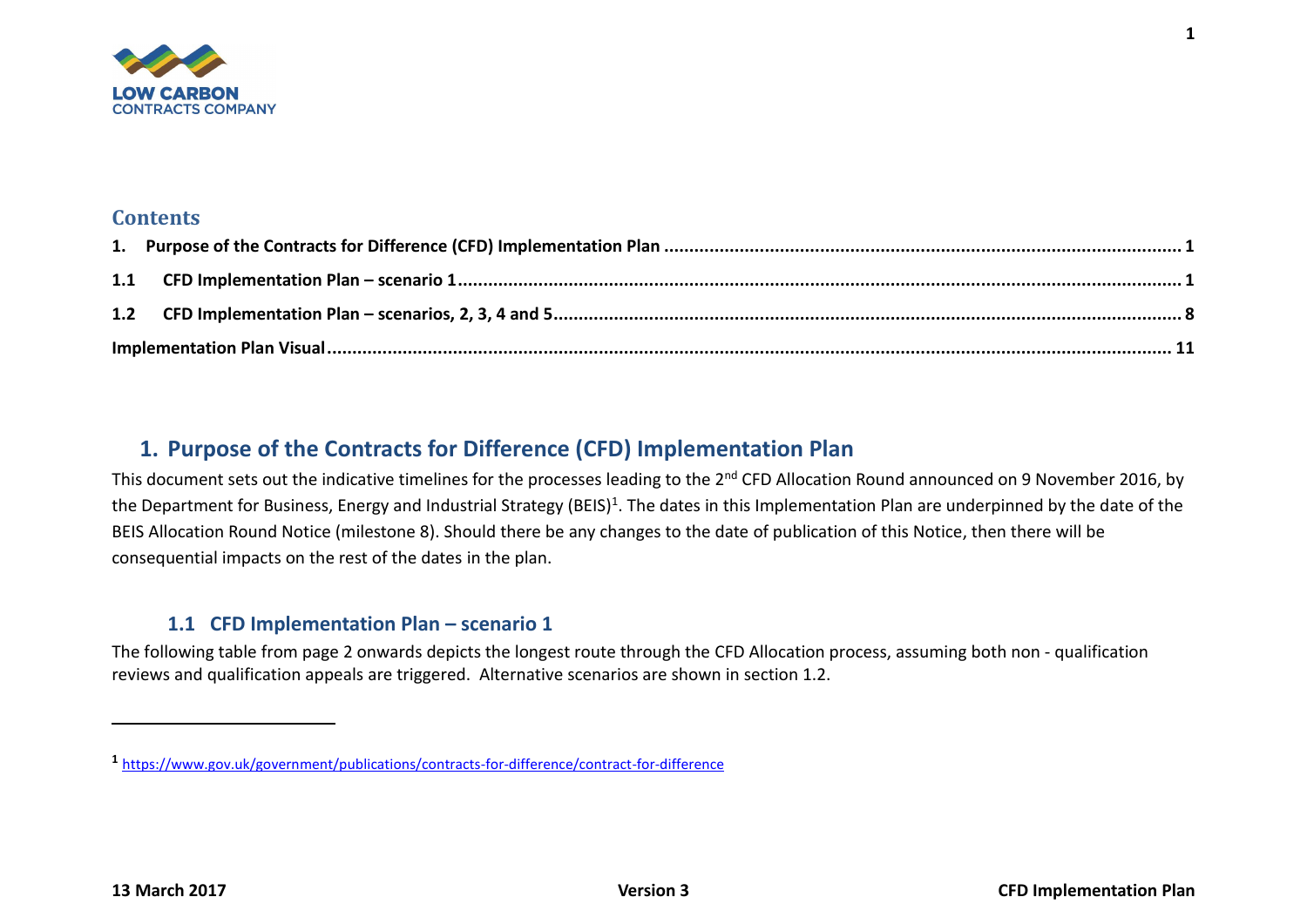

| <b>Ref</b><br>No. | <b>Milestone Description</b>                   | <b>Additional Notes</b>                                                                                                                                                                                | <b>Indicative Date</b>                                      | Owner       | <b>Precursor</b> |
|-------------------|------------------------------------------------|--------------------------------------------------------------------------------------------------------------------------------------------------------------------------------------------------------|-------------------------------------------------------------|-------------|------------------|
| $\mathbf{1}$      | Indicative CFD Budget Notice published.        | Includes strike prices for each technology<br>and other details about the second CFD<br><b>Allocation Round.</b>                                                                                       | <b>Published with</b><br>announcement on 9<br>November 2016 | <b>BEIS</b> |                  |
| $\overline{2}$    | Supply Chain Plan Guidance document<br>issued. | Provides detail about the Supply Chain Plan<br>process applicable to projects of 300MW<br>and over.                                                                                                    | <b>Published with</b><br>announcement on 9<br>November 2016 | <b>BEIS</b> |                  |
| $\overline{3}$    | Supply Chain Plan application window.          | For Projects of 300MW and over must<br>submit completed Supply Chain Plans onto<br>a secure online document management<br>platform during this period.                                                 | From 9am 9 January<br>2017 to 5pm 13 January<br>2017        | Applicants  | 2                |
| 4.                | Draft Allocation Framework published.          | Outlines the detailed auction rules that will<br>apply to the second CFD Allocation Round.                                                                                                             | By 9 February 2017                                          | <b>BEIS</b> |                  |
| 5                 | Draft CFD issued.                              | Draft versions of the CFD Standard Terms<br>and Conditions and various Agreements<br>that are anticipated to be entered into by<br>successful generators in the second CFD<br><b>Allocation Round.</b> | By 9 February 2017                                          | <b>BEIS</b> |                  |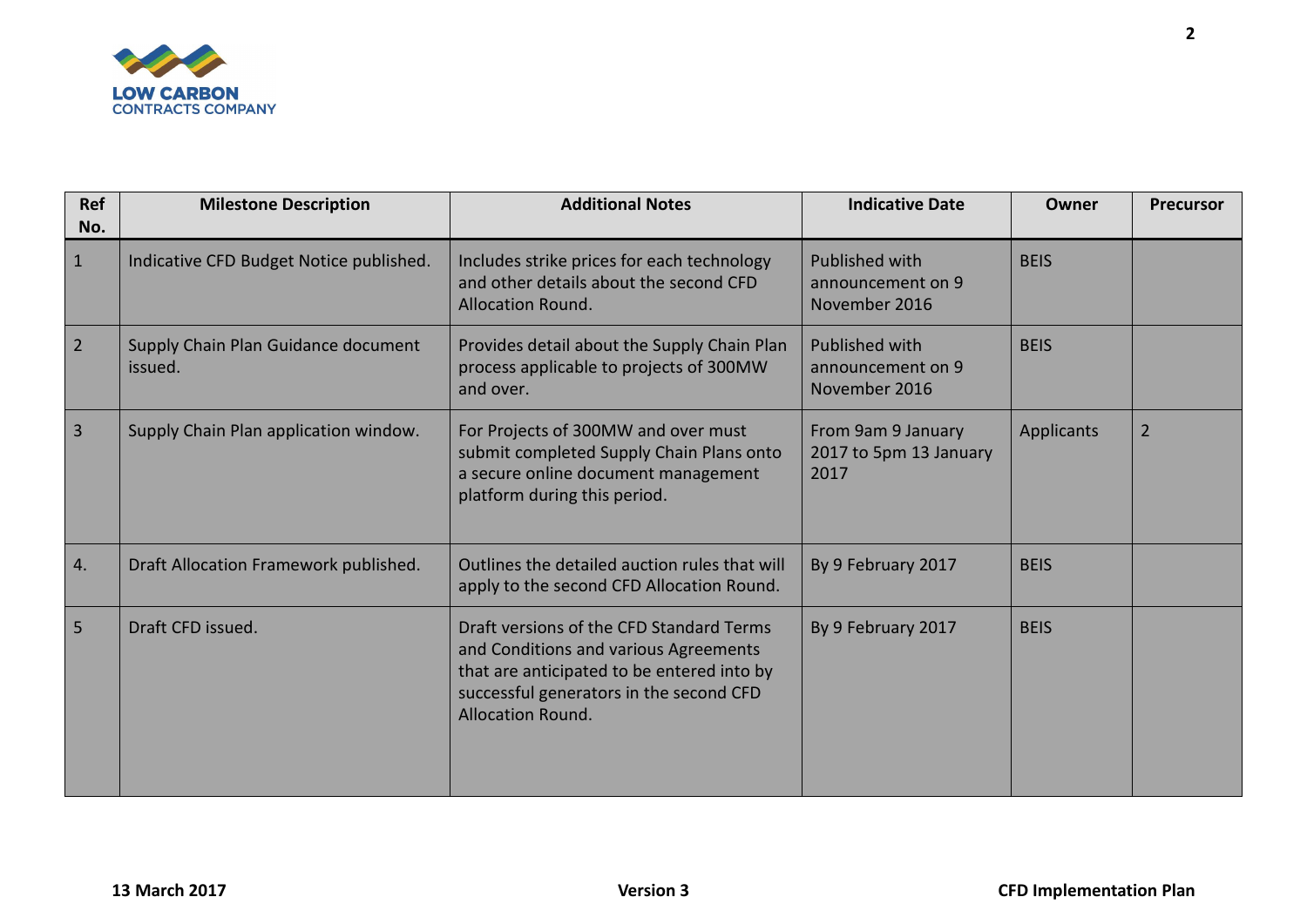

| 6  | <b>Engagement on Minor and Necessary</b><br>Modification requests.                                                 | Applicants have preliminary discussions<br>with Low Carbon Contracts Company<br>(LCCC).                                                                                                                                                                   | From 9 February 2017 to<br>5 March 2017 | <b>Applicants</b> | 5              |
|----|--------------------------------------------------------------------------------------------------------------------|-----------------------------------------------------------------------------------------------------------------------------------------------------------------------------------------------------------------------------------------------------------|-----------------------------------------|-------------------|----------------|
| 7  | Applicants for projects of 300MW or<br>over, notified if their Supply Chain Plan<br>has been accepted or rejected. | If rejected, the rejection notice will set out<br>what needs to be improved for the Supply<br>Chain Plan to receive a certificate of<br>approval.                                                                                                         | 24 February 2017                        | <b>BEIS</b>       | $\overline{3}$ |
| 8  | Allocation Round Notice.                                                                                           | The Allocation Round Notice sets out the<br>final parameters of the Allocation Round.                                                                                                                                                                     | 13 March 2017                           | <b>BEIS</b>       |                |
| 9. | <b>Counterparty Costs Notice and Standard</b><br>Terms Notice published.                                           | The Counterparty Costs Notice sets out the<br>costs above which a modification to the<br>standard terms is not considered to<br>"minor". The Standard Terms Notice sets<br>out the information that LCCC must use in<br>order to complete standard terms. | 13 March 2017                           | <b>BEIS</b>       |                |
| 10 | Final CFD issued.                                                                                                  | CFD Standard Terms and Conditions and<br>various Agreements that are to be entered<br>into by successful generators in the second<br><b>CFD Allocation Round.</b>                                                                                         | 13 March 2017                           | <b>BEIS</b>       |                |
| 11 | <b>Final Allocation Framework document</b><br>published.                                                           | A revised version of the Allocation<br>Framework published in November 2016.                                                                                                                                                                              | 13 March 2017                           | <b>BEIS</b>       |                |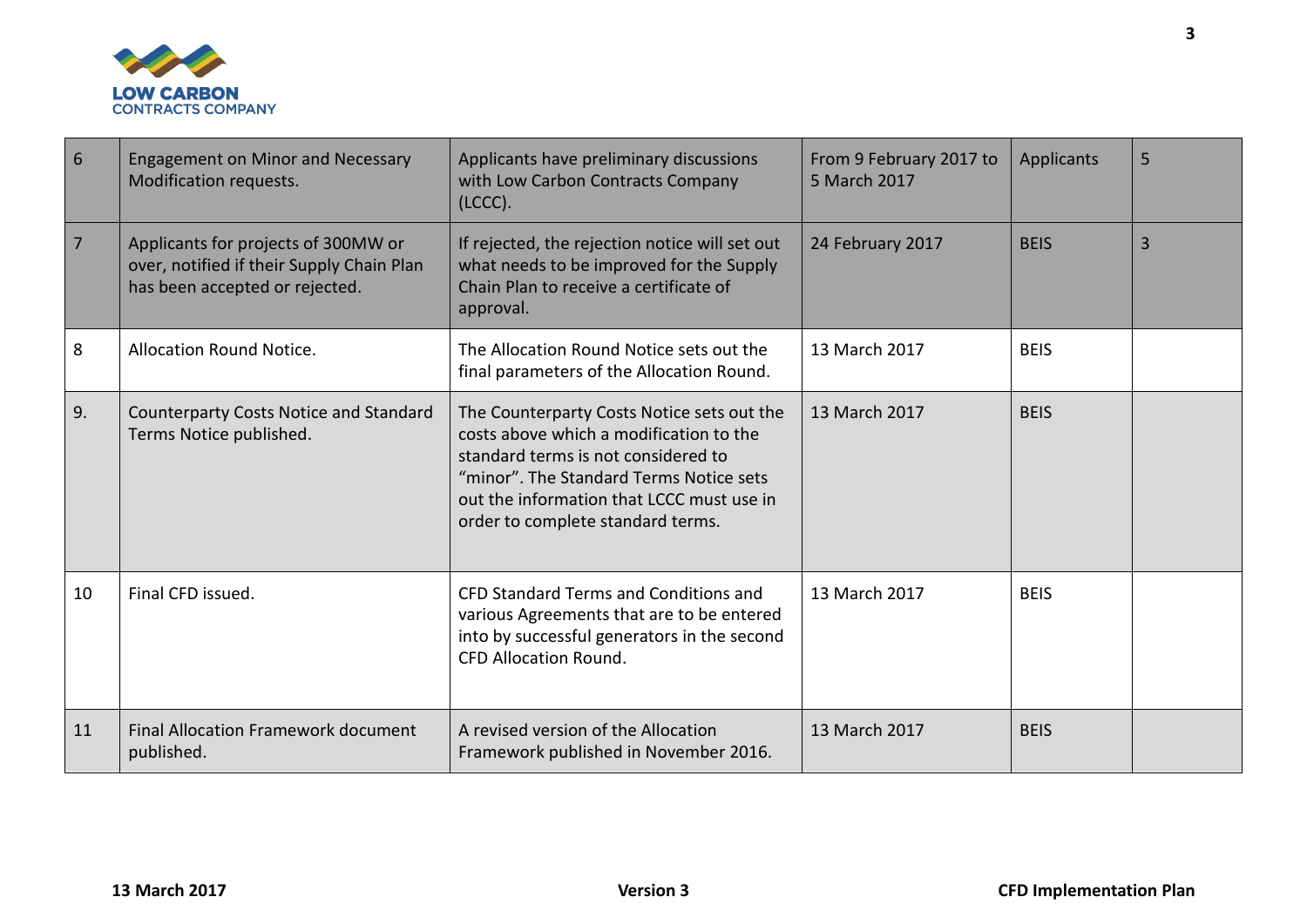

| 12. | Minor and Necessary Modification<br>request window.             | Applicants make requests to Low Carbon<br>Contracts Company (LCCC).                                                                                                                                                                                                                                                                                                                       | 13 March 2017 to 22<br>March 2017 | Applicants                                   | 9              |
|-----|-----------------------------------------------------------------|-------------------------------------------------------------------------------------------------------------------------------------------------------------------------------------------------------------------------------------------------------------------------------------------------------------------------------------------------------------------------------------------|-----------------------------------|----------------------------------------------|----------------|
| 13  | Last date that a revised Supply Chain<br>Plan can be submitted. | If Revised Supply Chain Plans are submitted<br>after this date, they will not be accepted.<br>While the Department will endeavour to<br>notify Applicants of the outcome of the<br>assessment of any Revised Supply Chain<br>Plan submitted before 10 March 2017, by<br>the date on which the CFD application<br>window opens, no guarantee is made that it<br>will be possible to do so. | 10 March 2017                     | Applicants                                   | $\overline{7}$ |
| 14  | Final CFD Budget Notice.                                        | <b>Budget for CFD Allocation Round published</b><br>as well as final strike prices for each<br>technology and final details about the CFD<br><b>Allocation Round.</b>                                                                                                                                                                                                                     | 13 March 2017                     | <b>BEIS</b>                                  |                |
| 15  | Latest date for Minor & Necessary<br>Determination.             | Those who have applied for a Minor &<br>Necessary Modification will receive a<br>determination stating whether their<br>request has been approved or rejected.                                                                                                                                                                                                                            | 12 April 2017                     | Low Carbon<br>Contracts<br>Company<br>(LCCC) |                |
| 16  | CFD Allocation Application window.                              | Window opens with Delivery Body<br>announcement inviting applicants to submit<br>CFD Application, pre-qualification<br>information.                                                                                                                                                                                                                                                       | 3 April 2017 to<br>21 April 2017  | Delivery<br>Body                             |                |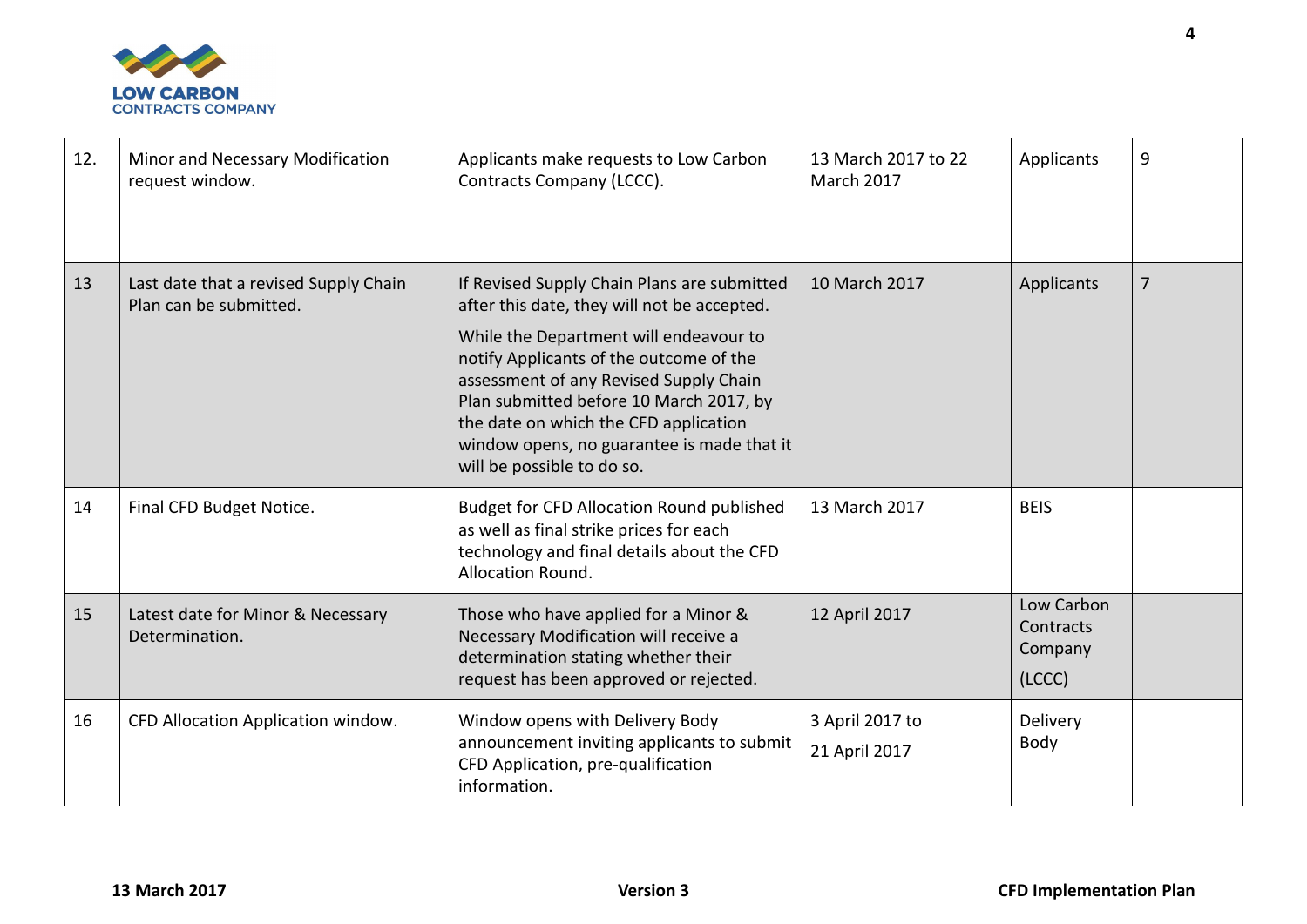

| 17 | <b>Qualification Assessment Window.</b>                                               | Window for Delivery Body to review CFD<br>applications against CFD Qualification<br>criteria.                                                                                                                                                                                                                                                                                                                                                                                                 | 24 April 2017 to 15 May<br>2017<br>(15 working days) | <b>Delivery</b><br>Body | 16 |
|----|---------------------------------------------------------------------------------------|-----------------------------------------------------------------------------------------------------------------------------------------------------------------------------------------------------------------------------------------------------------------------------------------------------------------------------------------------------------------------------------------------------------------------------------------------------------------------------------------------|------------------------------------------------------|-------------------------|----|
| 18 | Applicants notified of outcome of<br><b>Qualification Assessment.</b>                 | Applicants informed of the status of their<br>applications. If all applicants meet the<br>qualification criteria then the process will<br>continue on shortest timeline. If there are<br>non-qualifying applicants the process will<br>involve a number of further steps as<br>described below on the basis of the longest<br>likely timeframe.<br>Please Note the remainder of this table from row 19 to 32 depicts Scenario 1, which is the longest possible time between the Qualification | 15 May 2017                                          | Delivery<br>Body        | 17 |
|    | Assessment and Contract Signing. The alternative scenarios are shown on page 8 below. |                                                                                                                                                                                                                                                                                                                                                                                                                                                                                               |                                                      |                         |    |
| 19 | Window for Non-Qualifying applicants to<br>request a non-qualification review.        | Window for Non-Qualifying to request a<br>Non-Qualification Review asking Delivery<br>Body to review their decision on<br>qualification status                                                                                                                                                                                                                                                                                                                                                | 16 May 2017 to 22 May<br>2017<br>(5 working days)    | Applicants              |    |
| 20 | Non-Qualifying Review assessment:<br>Applicants notified of outcome.                  | Delivery Body re-processes applications<br>under Tier 1 review and informs applicants<br>of re-assessed status.                                                                                                                                                                                                                                                                                                                                                                               | 6 June 2017                                          | Delivery<br>Body        | 19 |
| 21 | Window for Non-Qualifying applicants<br>to request a Qualification Appeal.            | Window for non-qualifying applicants to<br>raise Qualification Appeal to Ofgem.                                                                                                                                                                                                                                                                                                                                                                                                               | 7 June 2017 to 13 June<br>2017<br>(5 working days)   | Applicants              | 20 |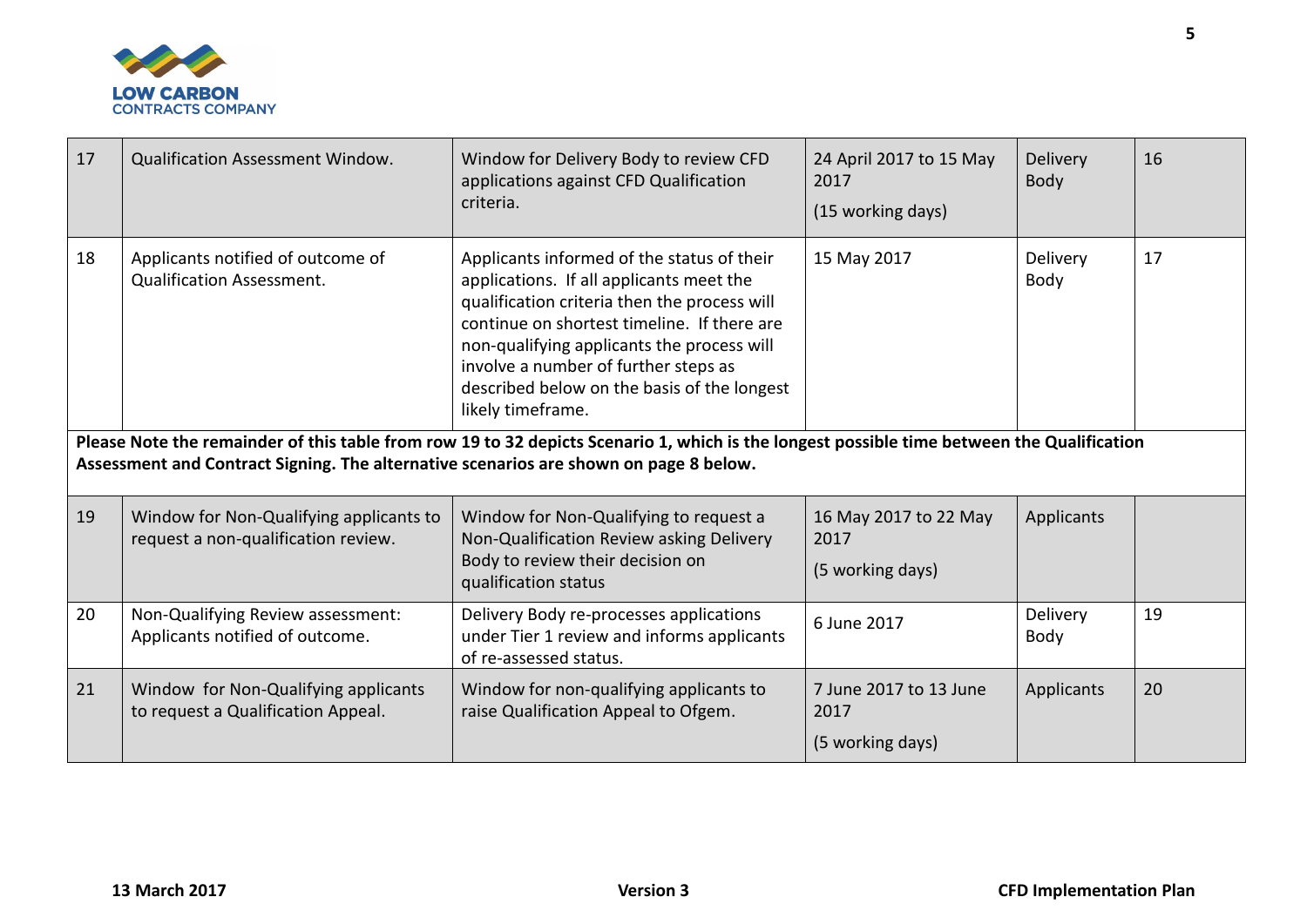

| 22 | Review Qualification appeals.                                                    | Ofgem consider Qualification Appeals<br>including time for Delivery Body to provide<br>necessary information.                                                                   | 14 June 2017 to 2 August<br>2017<br>(Target duration 36 Days)         | Ofgem                   | 21 |
|----|----------------------------------------------------------------------------------|---------------------------------------------------------------------------------------------------------------------------------------------------------------------------------|-----------------------------------------------------------------------|-------------------------|----|
| 23 | Confirmation of Valuation of Qualifying<br>Applicants.                           | This will occur either directly following the<br>Qualification Assessment process or<br>following conclusion of non-qualification<br>reviews or qualification appeals processes | 3 August 2017                                                         | Delivery<br>Body        | 22 |
| 24 | Window for BEIS Secretary of State to<br>consider a budget increase.             |                                                                                                                                                                                 | 4 August 2017 to 10<br>August 2017<br>(Maximum 5 working<br>days)     | <b>BEIS</b>             | 23 |
| 25 | Inform applicants if auction is required<br>and invite sealed bids (if auction). | Delivery Body invites applicants to send<br>sealed bids and confirms auction start date.                                                                                        | 11 August 2017                                                        | <b>Delivery</b><br>Body | 24 |
| 26 | Sealed bid window.                                                               | Window for applicants to submit sealed<br>bids opens.                                                                                                                           | 14 August 2017 to 18<br>August 2017<br>(5 working days)               | Applicants              | 25 |
| 27 | Run Allocation and Independent Audit<br>process.                                 | Allocation/auction and check accuracy of<br>outcome.                                                                                                                            | 19 August 2017 to 6<br>September 2017<br>(maximum 12 working<br>days) | Delivery<br>Body        | 26 |

**6**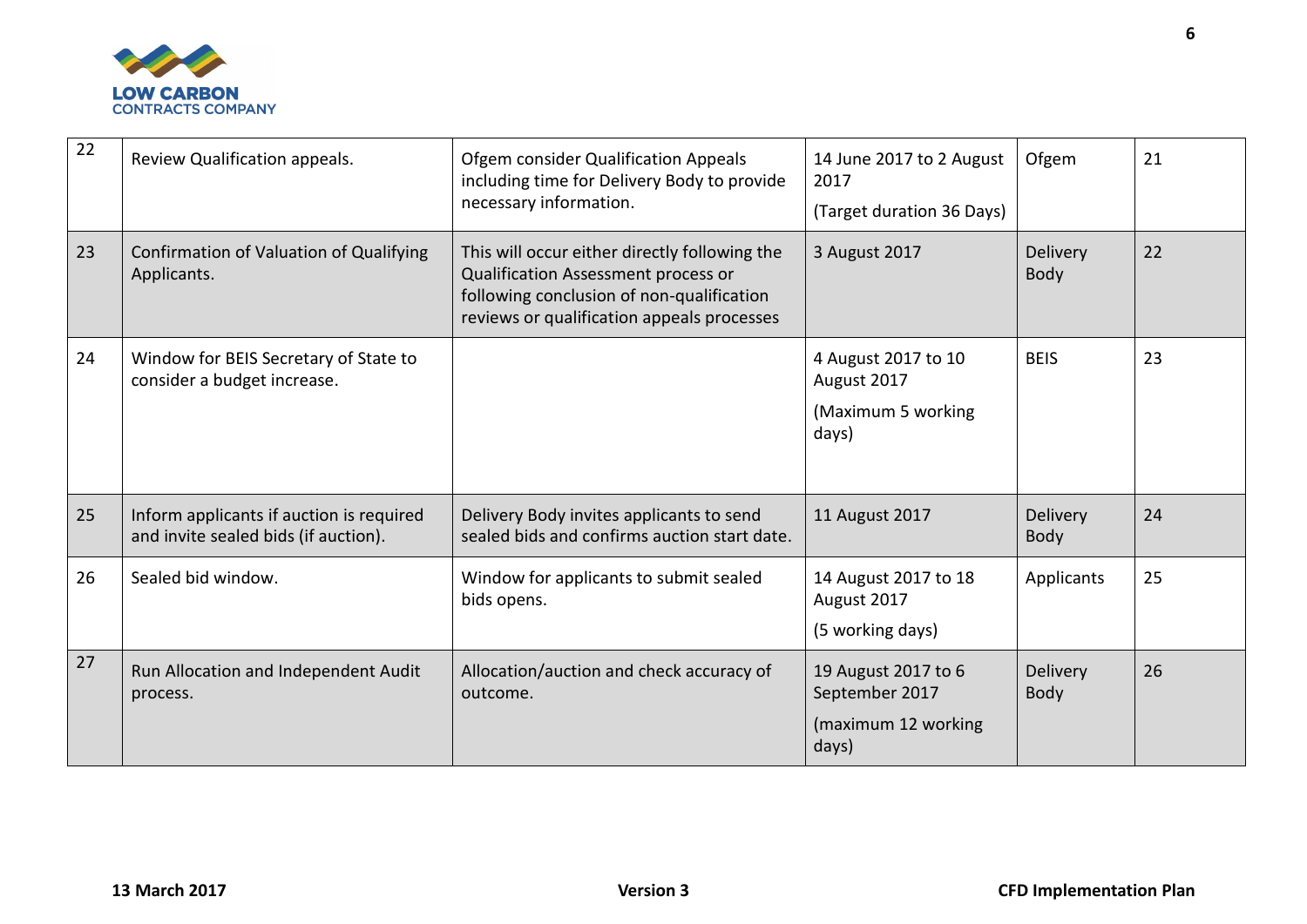

| 28 | Provide BEIS Secretary of State with the<br>Delivery Body Recommendation and<br>Independent Auditor report.                | Delivery Body provides BEIS Secretary of<br>state with its recommendation for next<br>steps and the Independent Auditor report<br>for consideration. | 6 September 2017                          | <b>Delivery</b><br>Body | 27 |
|----|----------------------------------------------------------------------------------------------------------------------------|------------------------------------------------------------------------------------------------------------------------------------------------------|-------------------------------------------|-------------------------|----|
| 29 | Secretary of State considers Delivery<br>Body recommendation and Independent<br>Audit Report. (Maximum 2 working<br>days). | BEIS Secretary of State has two working<br>days to consider Delivery Body<br>recommendation and the Independent<br>Audit report.                     | 7 September to 8<br>September 2017        | <b>BEIS</b>             | 28 |
| 30 | <b>CFD Notification.</b>                                                                                                   | Delivery Body notifies all Qualified<br>applicants of allocation outcome and<br>notifies LCCC and successful applicants only.                        | 11 September 2017                         | Delivery<br>Body        | 29 |
| 31 | Contracts processed and distributed.                                                                                       | Low Carbon Contracts Company has 10<br>working days in which to make an offer to<br>applicants.                                                      | 12 September 2017 to 25<br>September 2017 | <b>LCCC</b>             | 30 |
| 32 | Sign contracts and return to Low Carbon<br>Contracts Company.                                                              | LCCC must receive signed contracts 10<br>working days after offer was made.                                                                          | 26 September 2017 to 9<br>October 2017    | Applicants              | 31 |

**Rows 19 to 32 of the above table set out the timelines should there be non-qualification reviews and qualification appeals. However, it is feasible that non-qualification reviews and/or qualification appeals will not be required and the table below sets out the impact on timelines associated with these possible scenarios.**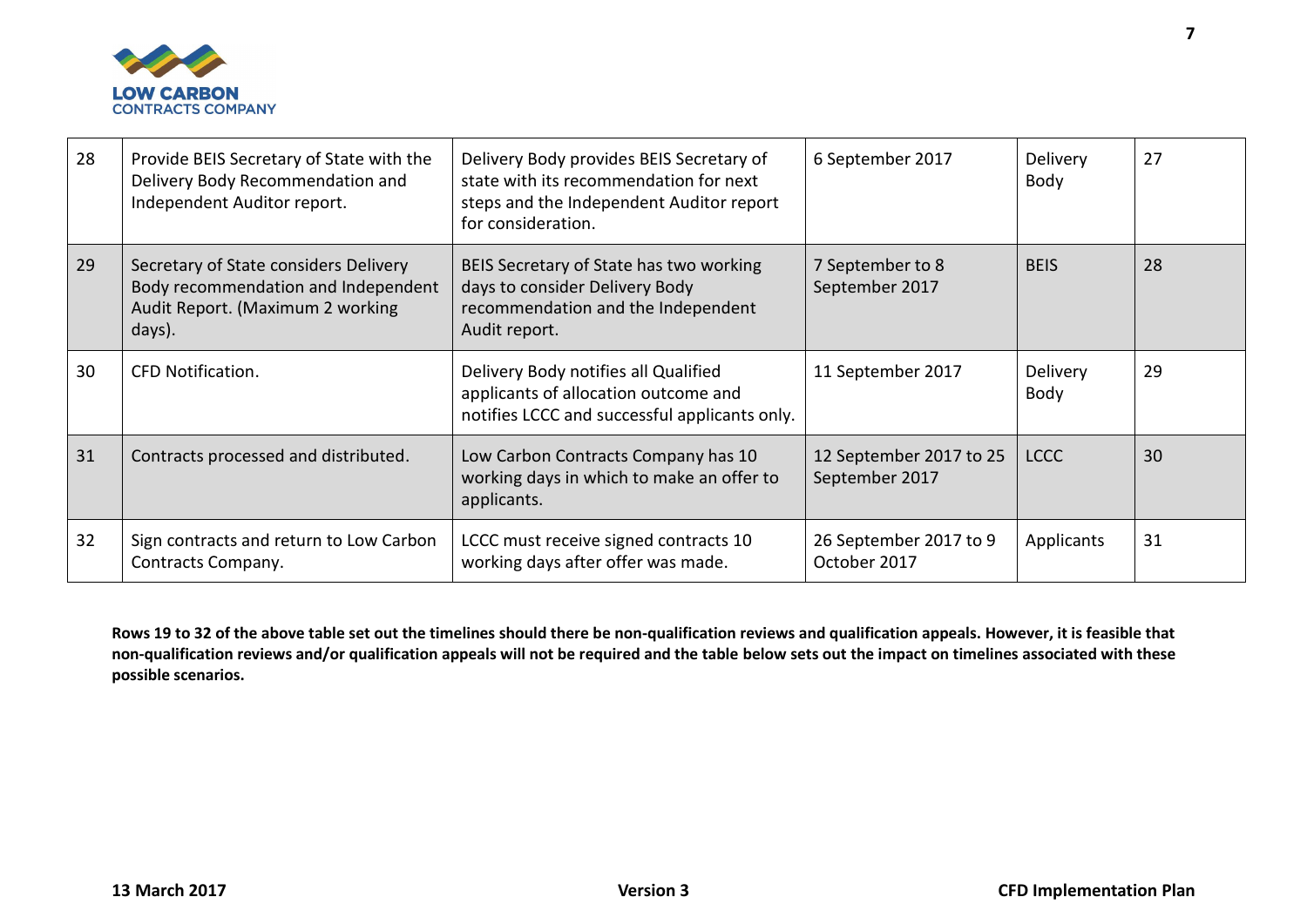

#### <span id="page-8-0"></span>**1.2 CFD Implementation Plan – scenarios, 2, 3, 4 and 5**

**The following table shows the four alternative scenarios following milestone 17, each with a different corresponding date for the outcome of the allocation (i.e. the CFD Notification, milestone 31) and subsequent contract signing process. Please note that in scenarios 2 and 3 where the CFD Notification is sent to generators in July, the contract signing process takes place during August.**

|    |                                                                                | <b>Scenario 2</b><br>Non-Qualifying<br>Applicants after<br>review; No appeal<br>raised | <b>Scenario 3</b><br>Non-Qualifying<br>Applicants after<br>application<br>assessment; Review<br>raised | <b>Scenario 4</b><br>Non-Qualifying<br>Applicants after<br>application<br>assessment; No<br>review raised | <b>Scenario 5</b><br>All Qualifying<br>Applicants after<br>application<br>assessment |
|----|--------------------------------------------------------------------------------|----------------------------------------------------------------------------------------|--------------------------------------------------------------------------------------------------------|-----------------------------------------------------------------------------------------------------------|--------------------------------------------------------------------------------------|
| 19 | Window for Non-Qualifying applicants to<br>request a non-qualification review. | 16 May 2017 to 22<br>May 2017                                                          | 16 May 2017 to 22<br>May 2017                                                                          | 16 May 2017 to 22<br>May 2017                                                                             | n/a                                                                                  |
| 20 | Non-Qualifying Review assessment:<br>Applicants notified of outcome.           | 6 June 2017                                                                            | 6 June 2017                                                                                            | n/a                                                                                                       | n/a                                                                                  |
| 21 | Window for Non-Qualifying applicants to<br>request a Qualification Appeal.     | 7 June 2017 to 13<br>June 2017                                                         | n/a                                                                                                    | n/a                                                                                                       | n/a                                                                                  |
| 22 | Review Qualification appeals.                                                  | n/a                                                                                    | n/a                                                                                                    | n/a                                                                                                       | n/a                                                                                  |
| 23 | Confirmation of Valuation of Qualifying<br>Applicants.                         | 14 June 2017                                                                           | 7 June 2017                                                                                            | 23 May 2017                                                                                               | 16 May 2017                                                                          |
| 24 | Window for BEIS Secretary of State to<br>consider a budget increase.           | 15 June 2017 to 21<br>June 2017                                                        | 8 June 2017 to 14 June<br>2017                                                                         | 24 May 2017 to 31<br>May 2017                                                                             | 17 May 2017 to 23<br>May 2017                                                        |

**8**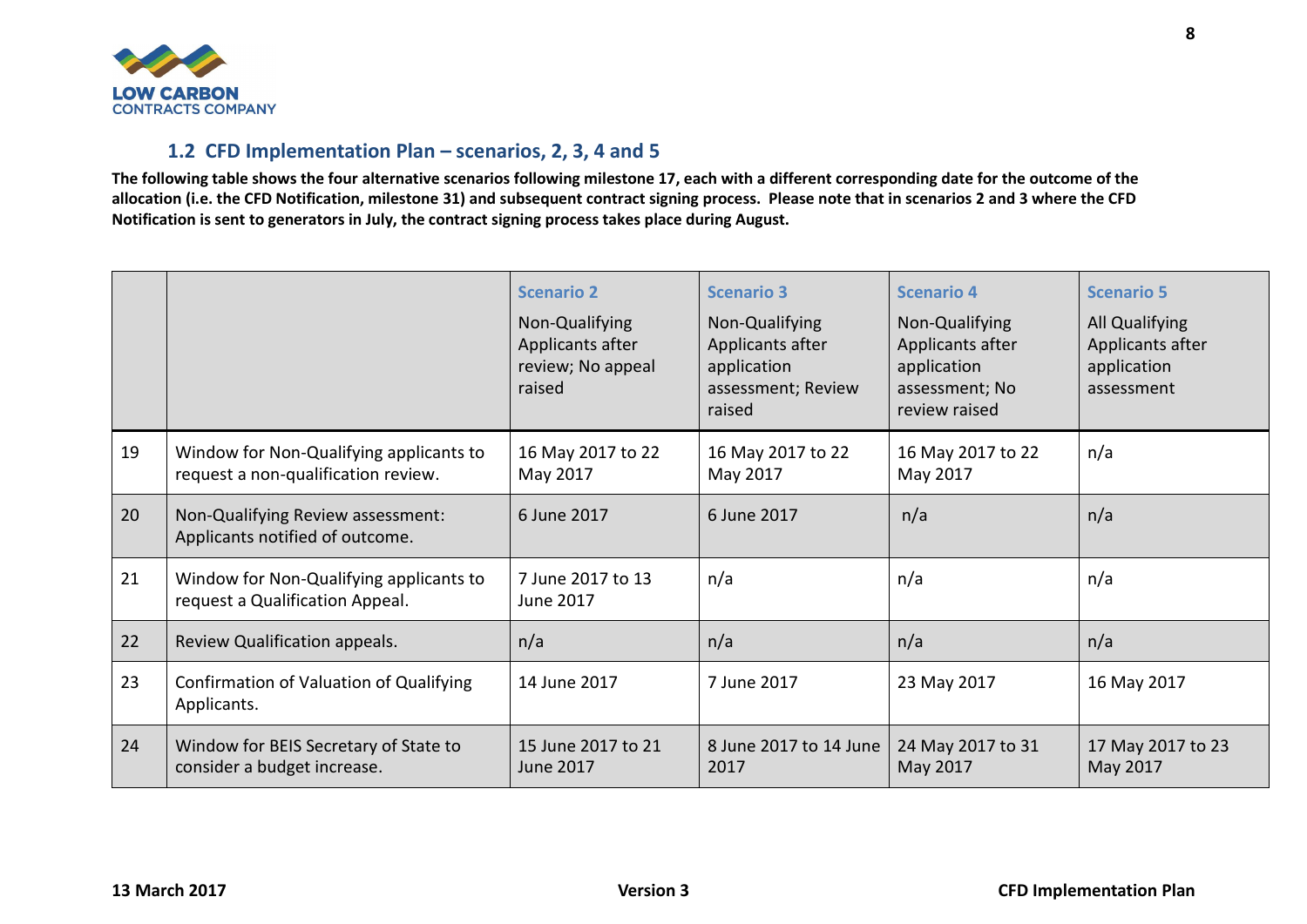

| 25 | Inform applicants if auction is required and<br>invite sealed bids (if auction).                                       | 22 June 2017                           | 15 June 2017                           | 1 June 2017                            | 24 May 2017                    |
|----|------------------------------------------------------------------------------------------------------------------------|----------------------------------------|----------------------------------------|----------------------------------------|--------------------------------|
| 26 | Sealed bid window.                                                                                                     | 23 June 2017 to 29<br><b>June 2017</b> | 16 June 2017 to 22<br><b>June 2017</b> | 2 June 2017 to 8 June<br>2017          | 25 May 2017 to 1 June<br>2017  |
| 27 | Run allocation and independent Audit<br>Process.                                                                       | 30 June 2017 to 17<br><b>July 2017</b> | 23 June 2017 to 10<br><b>July 2017</b> | 9 June 2017 to 26 June<br>2017         | 2 June 2017 to 19 June<br>2017 |
| 28 | Provide Secretary of State with the<br>Delivery Body Recommendation and<br>Independent Auditor report.                 | 17 July 2017                           | 10 July 2017                           | 26 June 2017                           | 19 June 2017                   |
| 29 | Secretary of State considers Delivery Body<br>Recommendation and Independent Audit<br>Report (Maximum 2 working days). | 18 July 2017 to 19 July<br>2017        | 11 July 2017 to 12 July<br>2017        | 27 June 2017 to 28<br><b>June 2017</b> | 20 June to 21 June<br>2017     |
| 30 | <b>CFD Notification.</b>                                                                                               | 20 July 2017                           | 13 July 2017                           | 29 June 2017                           | 22 June 2017                   |
| 31 | Contracts processed and distributed.                                                                                   | 21 July 2017 to 3<br>August 2017       | 14 July 2017 to 27 July<br>2017        | 30 June 2017 to 13<br><b>July 2017</b> | 23 June 2017 to 6 July<br>2017 |
| 32 | Sign contracts and return to Low Carbon<br>Contracts Company.                                                          | 4 August 2017 to 17<br>August 2017     | 28 July 2017 to 10<br>August2017       | 14 July 2017 to 27 July<br>2017        | 7 July 2017 to 20 July<br>2017 |